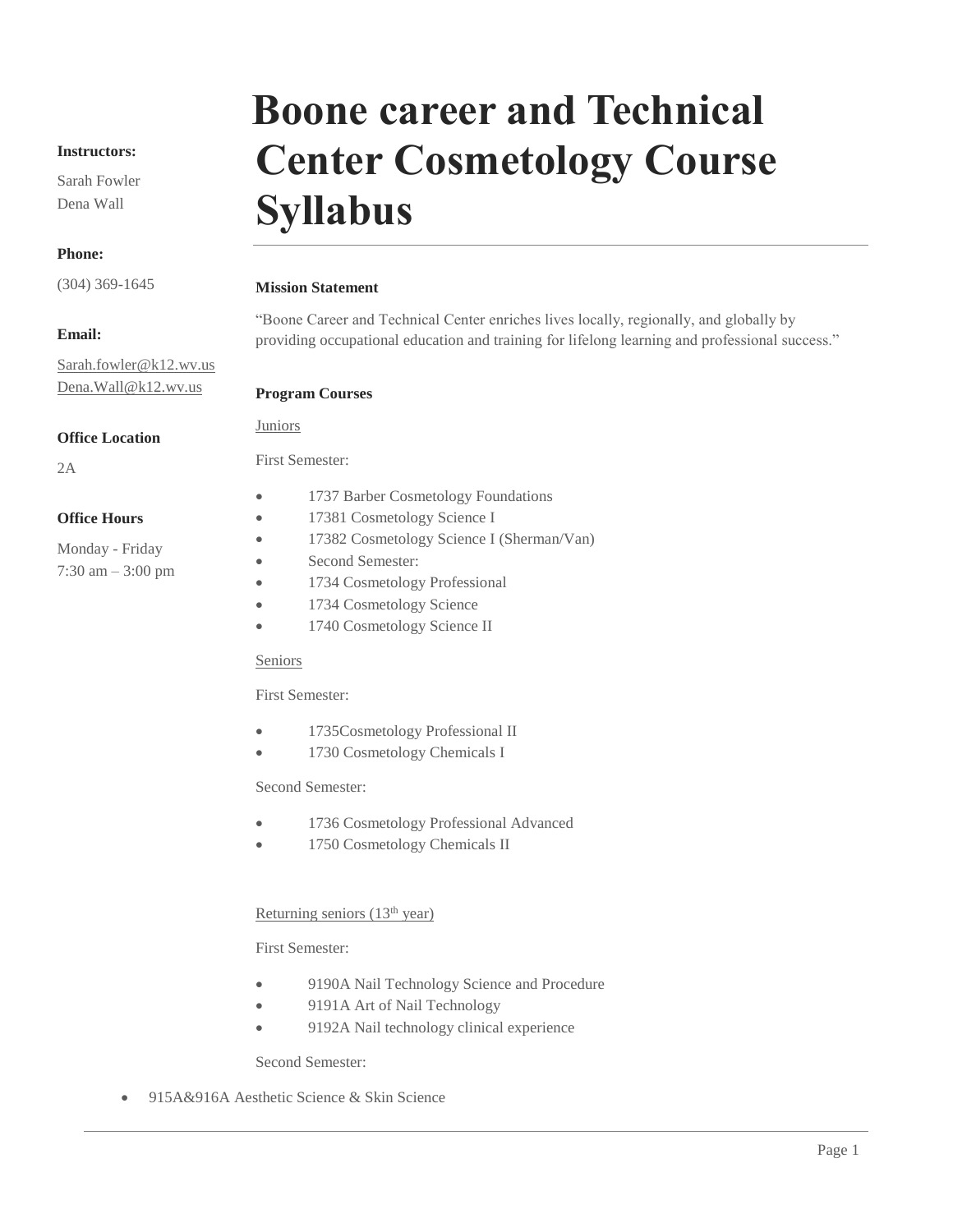• 914A & 917A General Aesthetics I&II

#### New Adult

First Semester:

- 1737 Barbers and Cosmetology Foundations
- 1740 Cosmetology Science II
- 1734 &1735 Cosmetology Professional I&II
- 1736 Cosmetology Professional Advanced

#### Second Semester:

- 1730 &1750 Cosmetology Chemicals I&II
- 1731 & 1732 Aesthetics Science & Skin Sciences
- 1714 &1739 General Aesthetics I&II
- 1716 Nail Technology Science and Procedure
- 1717 Art of Nail Technology
- 9192A Nail technology clinical experience

#### 2<sup>nd</sup> Year Adults

First Semester:

- 1730 & 1750 Cosmetology Chemicals I&II
- 1731 & 1732 Aesthetic Science & Skin Science
- 1714 & 1739 General Aesthetics I&II

#### Second Semester:

- 1716 Nail Technology Science and Procedure
- 1717 Art of Nail Technology
- 9192A Nail technology clinical experience

#### **Course Description**

The primary purpose of the Cosmetology Course is to train the student in the basic manipulative skills, safety, proper work habits, and desirable attitudes necessary to achieve job skills, obtain licensure, and obtain employment in the Cosmetology field. This course consist of 1800 hours and will take 55 weeks to complete. When broken down into 9 weeks each course consist of 450 hours.

#### **Instructional Philosophy**

The course is presented through comprehensive lesson plans that reflect effective educational methods. Salon equipment, implements and procedures are compared to those used industry. Clock hour education is provided through a sequential set of learning steps that address specific task necessary for the WV State Board of Barbers and Cosmetologist preparation,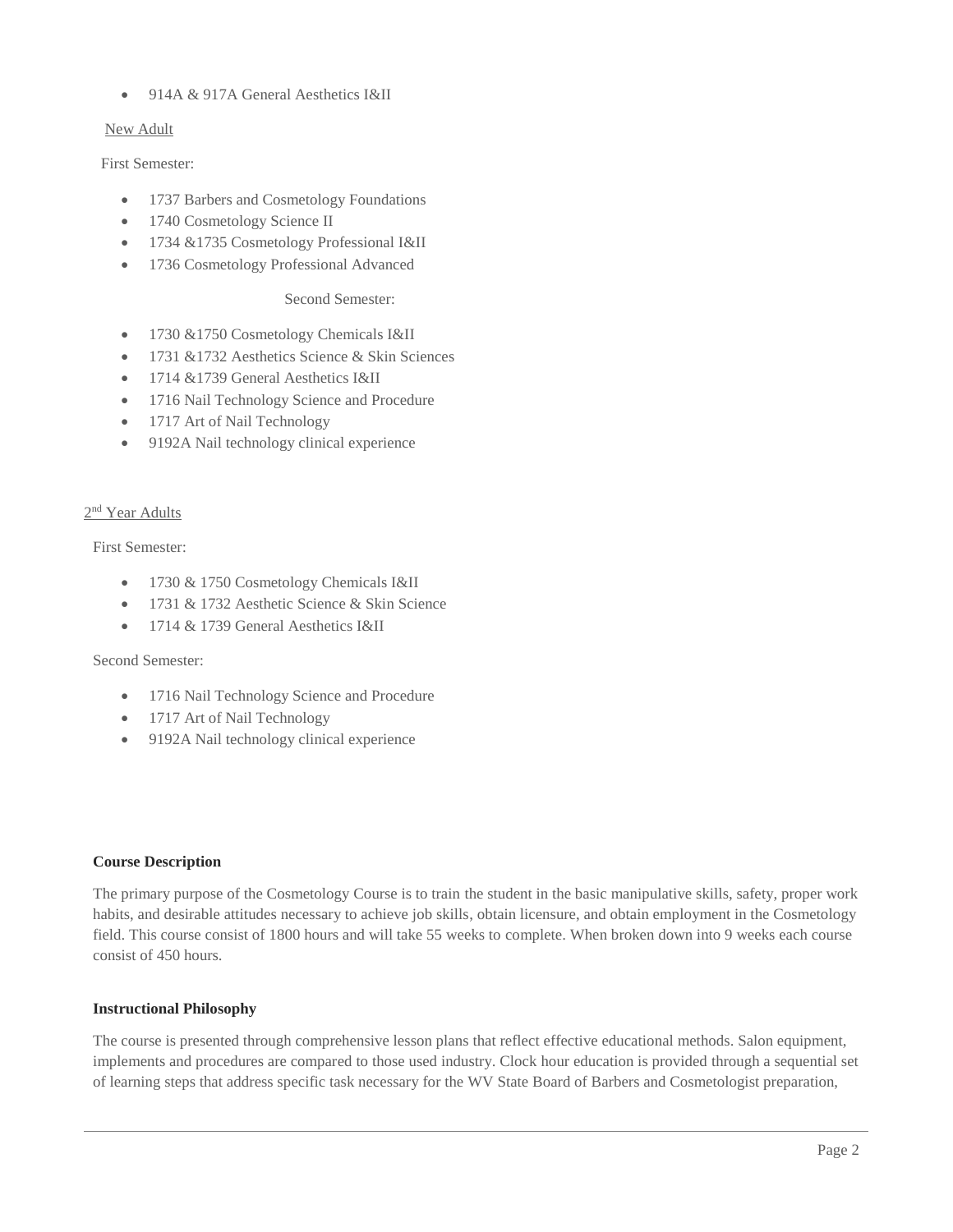graduation, and entry level job skills. We will also take field trips, have guest speakers, projects, and activities. We will also be using computers for research.

#### **Course Goal**

- Project a positive attitude, a sense of personal integrity, and self-confidence.
- Respect the need to deliver worthy service for value received in an employer and employee relationship.
- Practice effective communication skills, visual poise, and proper grooming.
- Apply academic and practical learning and related information to ensure sound judgements, decisions, and procedures.

#### **Major Assignments**

- Milady Workbook Assignments
- Unit test
- After completing 300 hours there will be a test
- Project for Skills USA

#### **Teaching Methods**

Lectures and note-taking

Demonstrations

Technical Skill practice

Projects

Portfolio

Homework assignments

Teamwork Assignments

Written Exams and Quizzes

Community Service

#### **Basic Course Requirements:**

- 1. Students will need to bring the following items to class everyday: paper, pencils, and black or blue ink pens, daily assignments, Milady's textbook, Milady's practical workbook, and Milady's Theory workbook.
- 2. \$25 licensure Fee, copy of S.S. Card, Photo I.D, Recent photo, and certificate of health form.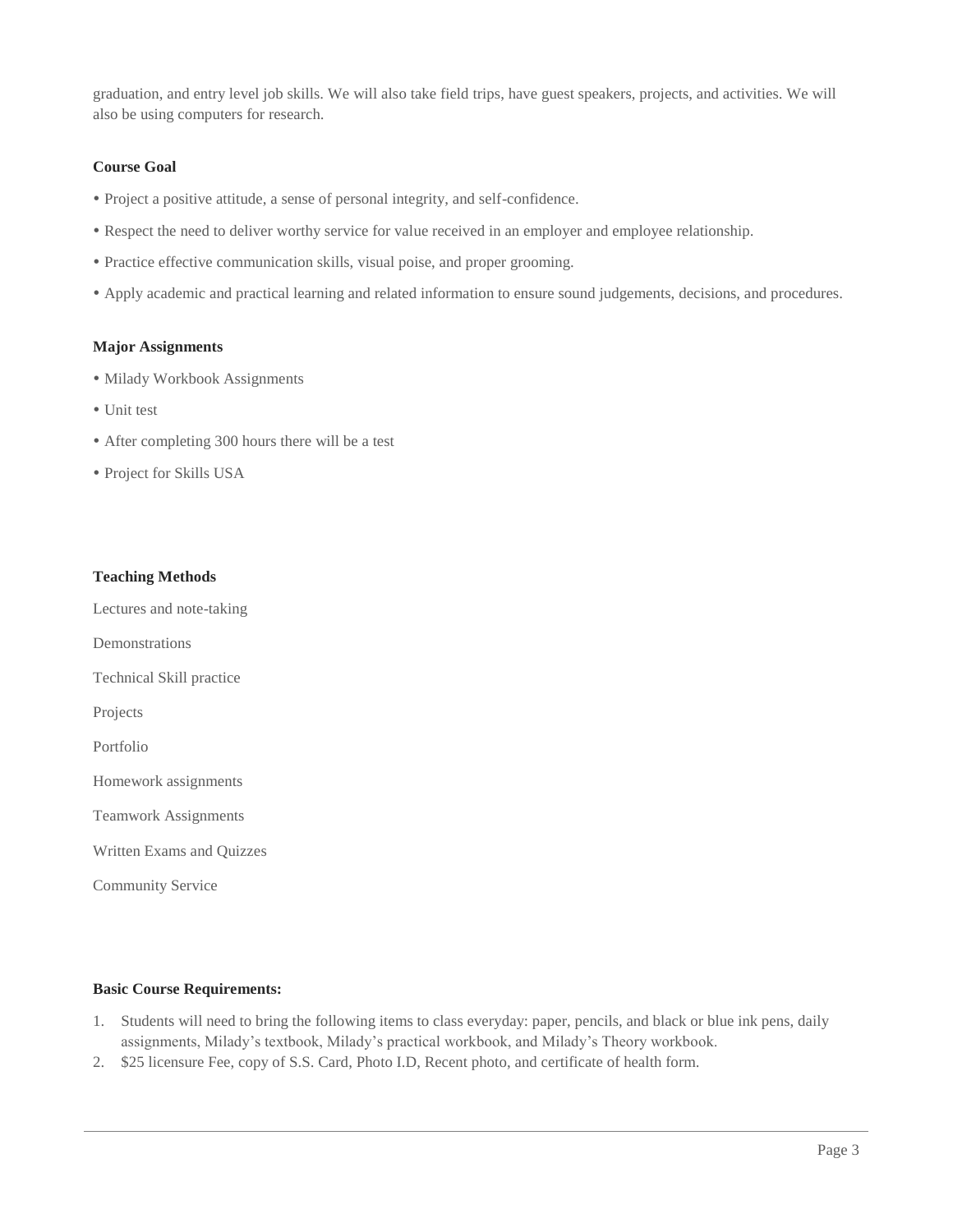#### **Units to Study**

Milady Book

- Unit 1 History & Career Opportunities
- Unit 2 Life Skills
- Unit 3 Your Professional Image
- Unit 4 Communicating For Success
- Unit 5 Infection Control Principles & Practices
- Unit 6 General Anatomy & physiology
- Unit 7 Skin Structure Growth & Nutrition
- Unit 8 Skin Disorders & Diseases

#### **Grading and Evaluation:**

- 1. Daily attendance and participation in class activities are critical to your success in this course.
- 2. Examinations, quizzes, classroom and homework assignments will be given a numerical grade.
- 3. Participation in the salon is required.
- 4. Late work will be lowered by one letter grade for each day that the assignment is late.
- 5. If you score below 70% on any examination, you will be encouraged to repeat the exam. The score entered in the grade book will the average of the two examinations.
- 6. When the instructor observes cheating on the part of the student, the case shall be handled in accordance with the following procedures:
	- i) The instructor has the authority to give the student the grade of "F" on the assignment involved in the cheating or a grade of "F" in the course.
	- ii) The instructor will submit to the principal, within three (3) days from the time the cheating occurred, a written report, along with the physical evidence, stating the facts of the case and the action taken by the instructor.
- 7. The instructor has the authority to make beneficial changes in assignments and point values for the assignments as situations throughout the course may change.

| Grading Scale 90 – 100 A | Test score 40%         |
|--------------------------|------------------------|
| $80 - 89 B$              | Projects 20%           |
| $70 - 79$ C              | Participation 20%      |
| $60 - 69$ D              | Written / Workbook 20% |

59 and below F

#### **Policy for Missing work (Absent)**

Two days are allowed to make up work for each day missed. Missed test is to be made up the day upon return.

#### **Materials Needed**

Pencils, paper, and all other materials will be take care of by the school.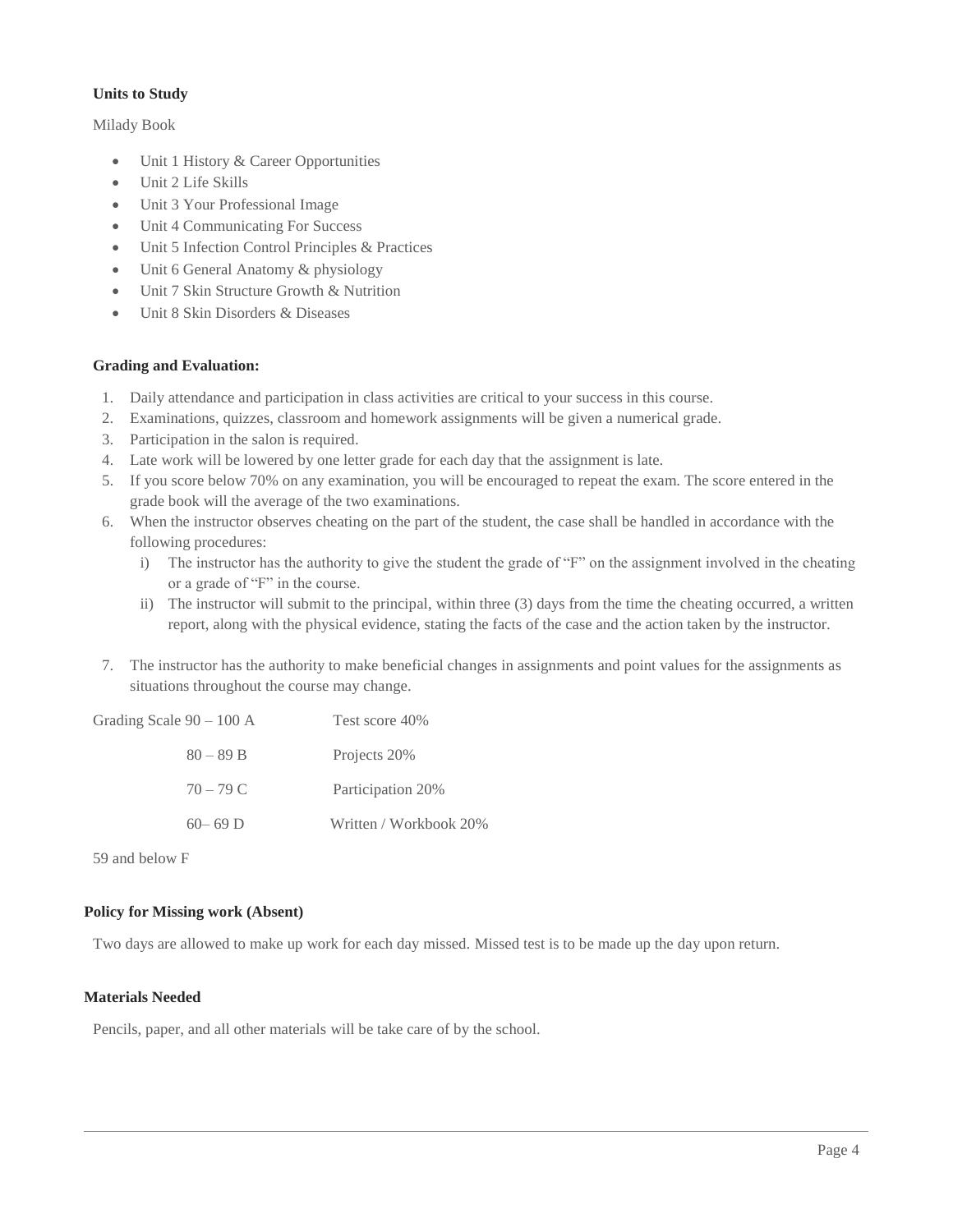#### **Classroom Rules of Conduct**

Students are always to be respectful to others including staff and students

Students are expected to be responsible at all times, and knowledgeable of class room procedures.

Students are expected to be on time and prepared for class. Tardiness is not acceptable.

#### **Class Participation**

Students are required to maintain an 80% attendance police.

#### **Safety Procedures**

See School and County police

#### BOONE COUNTY SCHOOLS CODE OF CONDUCT

I agree to abide by current Boone County School's code of conduct. A copy for review is located in the instructor copy of the student handbook located in the classroom.

#### NOTICE OF NONDISCRIMINATION

Applicants for admission and employment, students, parents, employees, and sources of referral of applicants for admission and employment are hereby notified that the Boone County School District does not discriminate on the basis of race, color, religion, national origin, sex, age, or disability in admission or access to, or treatment or employment in, its programs and activities. Any person having inquiries concerning the Boone County School District's compliance with the regulations implementing Title IX or Section 504 is directed to contact: Title IX: Title IX Coordinator, Boone County Board of Education, 3505 Daniel Boone Parkway, Foster WV 25081, phone# (304) 369-4585; Section 504: Section 504 Coordinator, Boone County Board of Education.

**Boone Career & Technical Center (BCTC) does not discriminate on the basis of race, color, religion, national origin, gender, sexual orientation, disability, age, or marital status in any of its policies, procedures or practices as required by Title IX, Section 504, and ADA regulations. For inquiries concerning Title IX, please contact the BCS Safe Schools Director Anthony Tagliente at 304-369-8276 or ataglient@k12.wv.us. For inquiries concerning 504/ADA, please contact the Director of Exceptional Children Mary Knapp, at 304-369-8245 or [mknapp@k12.wv.us.](mailto:mknapp@k12.wv.us) Inquiries may also be submitted in writing to the following Director's at Boone County Schools 69 Avenue B Madison, WV 25130.**